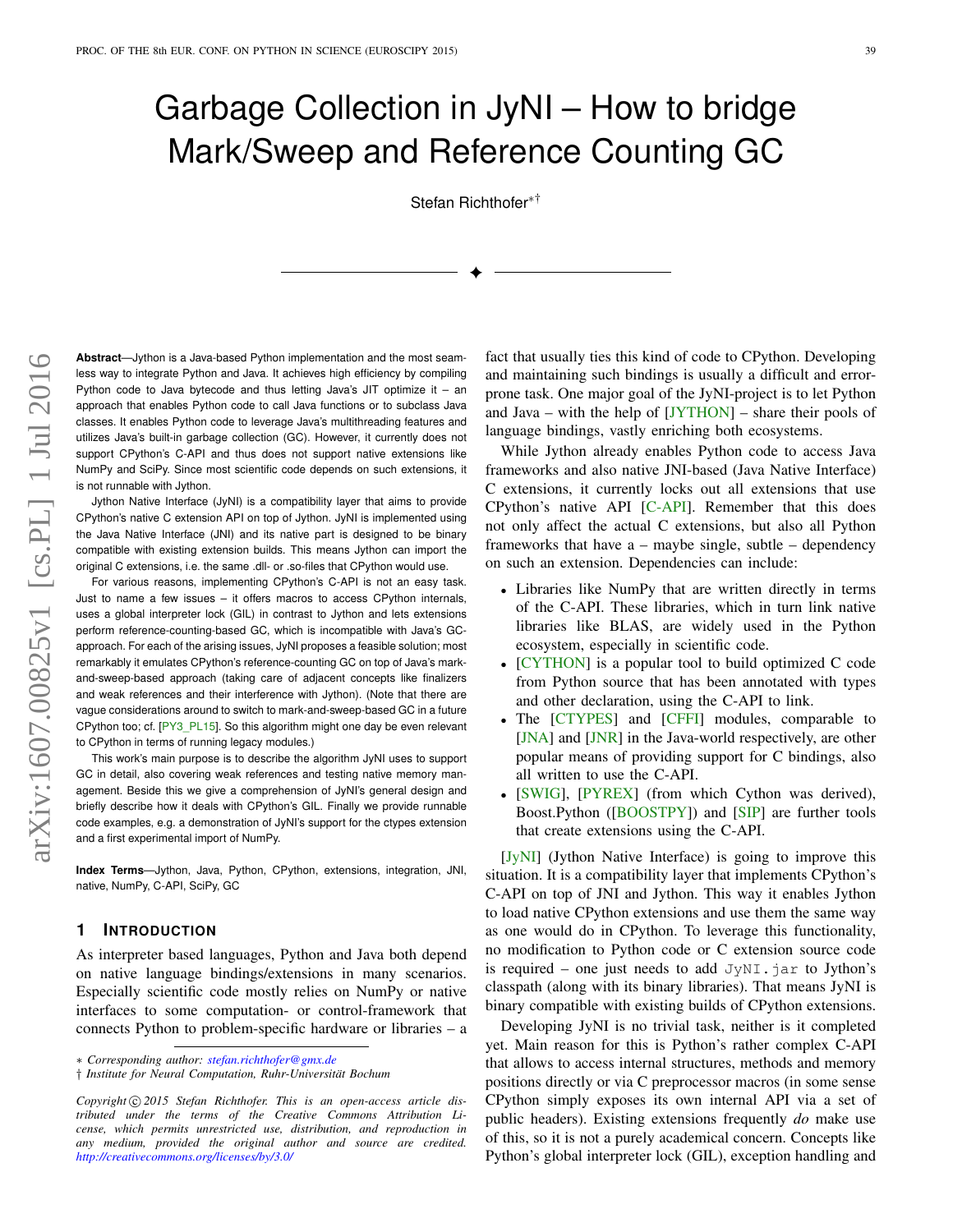the buffer protocol are further aspects that complicate writing JyNI. [\[PMB\\_PL15\]](#page-8-12) mentions the same issues from [\[PyPy\]](#page-8-13)'s perspective and confirms the difficulty of providing CPython's native API.

By far the most complex issue overall – and main focus of this work – is garbage collection. Unlike JNI, CPython offers C-level access to its garbage collector (GC) and extensions can use it to manage their memory. Note that in contrast to Java's mark-and-sweep-based GC, CPython's GC uses reference-counting and performs reference-cycle-search. Adopting the original CPython-GC for native extensions is no feasible solution in JyNI-context as pure Java-objects can become part of reference-cycles that would be untraceable and cause immortal trash. Section [3.1](#page-2-0) describes this issue in detail.

While there are conceptual solutions for all mentioned issues, JyNI does not yet implement the complete C-API and currently just works as a proof of concept. It can already load the ctypes extension and perform some tasks with it; e.g. it can successfully run several tests of a slightly modified PyOpenGL ([\[Py\\_OGL\]](#page-8-14)) version (some very long methods had to be split to comply with limited method-length supported by the JVM, see [\[Jy\\_OGL\]](#page-8-15)). We are working to complete ctypes support as soon as possible, since many Python libraries, e.g. for graphics (PyOpenGL) and 3D-plotting etc., have only a single native dependency on it. NumPy and SciPy are other important extensions we plan to support with priority. As of version alpha.4 JyNI can import the latest NumPy repository version (upcoming NumPy 1.12) and perform some very basic operations with it (cf. section [5.3\)](#page-7-1); however a full support is still in unknown distance (cf. section [6\)](#page-7-2).

#### **1.1 Overview**

JyNI's basic functionality has been described in [\[JyNI\\_EP13\]](#page-8-16). After giving a short comprehension in section [2](#page-1-0) we will focus on garbage collection in section [3.](#page-2-1) For usage examples and a demonstration-guide also see [\[JyNI\\_EP13\]](#page-8-16). Section [4](#page-4-0) focuses on the difficulties regarding weak references and section [5](#page-6-0) discusses some demonstration examples.

## **1.2 Related Work**

There have been similar efforts in other contexts.

- [\[JEP\]](#page-8-17) and [\[JPY\]](#page-8-18) can bridge Java and Python by embedding the CPython interpreter. However, none of these approaches aims for integration with Jython. In contrast to that, JyNI is entirely based on Jython and its runtime.
- Ironclad ([\[ICLD\]](#page-8-19)) is a JyNI-equivalent approach for Iron-Python ([\[IRPY\]](#page-8-20)).
- PyMetabiosis ([\[PMB\]](#page-8-21)) provides C extension support in PyPy to some extent by embedding the CPython interpreter. So its approach is comparable to [\[JEP\]](#page-8-17) and [\[JPY\]](#page-8-18).
- [\[CPYEXT\]](#page-8-22) refers to [\[PyPy\]](#page-8-13)'s in-house (incomplete) C extension API support. The approach differs from [\[JyNI\]](#page-7-0) by requiring recompilation and sometimes adjustments of the extensions using PyPy-specific headers<sup>[1](#page-1-1)</sup>.

<span id="page-1-1"></span>[1.](#page-1-2) This yields advantages and disadvantages compared to JyNI; discussing these is out of scope for this work.

None of the named approaches reached a sufficient level of functionality/compatibility, at least not for current language versions (some of them used to work to some extend, but became unmaintained). In the Python ecosystem the C extension API has been an ongoing issue since its beginning. PyPy famously has been encouraging developers to favor CFFI over C extension API, as it is the only existing approach that has been designed to be well portable to other Python implementations. However, even if this effort would work out, there would be so many legacy extensions around that a serious move to CFFI won't be done in foreseeable future<sup>[2](#page-1-3)</sup>.

<span id="page-1-5"></span>For some of these projects JyNI's GC-approach might be a relevant inspiration, as they face the same problem if it comes to native extensions. There are even vague considerations for CPython to switch to mark-and-sweep-based GC one day to enable a GIL-free version (c.f. [\[PY3\\_PL15\]](#page-8-0)). Background here is the fact that reference-counting-based garbage collection is the main reason why CPython needs a GIL: Current reference counters are not atomic and switching to atomic reference counters yields insufficient performance. In context of a markand-sweep-based garbage collection in a future CPython the JyNI GC-approach could potentially be adopted to support legacy extensions and provide a smooth migration path.

## <span id="page-1-0"></span>**2 IMPLEMENTATION**

In order to bridge Jython's and CPython's concepts of PyObjects, we apply three different techniques, depending on the PyObject's implementation details.

<span id="page-1-4"></span>

*Fig. 1: Approaches to bridge PyObjects.* Left*: Native PyObject wraps Java.* Center*: Java-PyObject wraps native one.* Right*: Objects are mirrored.*

The basic approach is to back the C-API of PyObject by a Java-PyObject via JNI. This would avoid data synchronization issues, but is only feasible if there are matching counterparts of the PyObject type in Jython and CPython (fig. [1,](#page-1-4) left). For CPython-specific types we can do it the other way round (fig. [1,](#page-1-4) center). Another problem is that CPython API defines macros in public headers that access PyObjects' internal data. To deal with these, we sometimes have to mirror the object (fig. [1,](#page-1-4) right). This might involve data synchronization issues, but luckily macros mostly exist for immutable types, so initial synchronization is sufficient. [\[JyNI\\_EP13\]](#page-8-16) describes this in more detail.

<span id="page-1-3"></span><span id="page-1-2"></span>[2.](#page-1-5) Our plan is to support the CPython-variant of CFFI in JyNI as an alternative to the ideal approach of a direct port. Creating a true Jython version of CFFI would be a distinct project and was partly done based on [\[JNR\]](#page-8-7)/JFFI.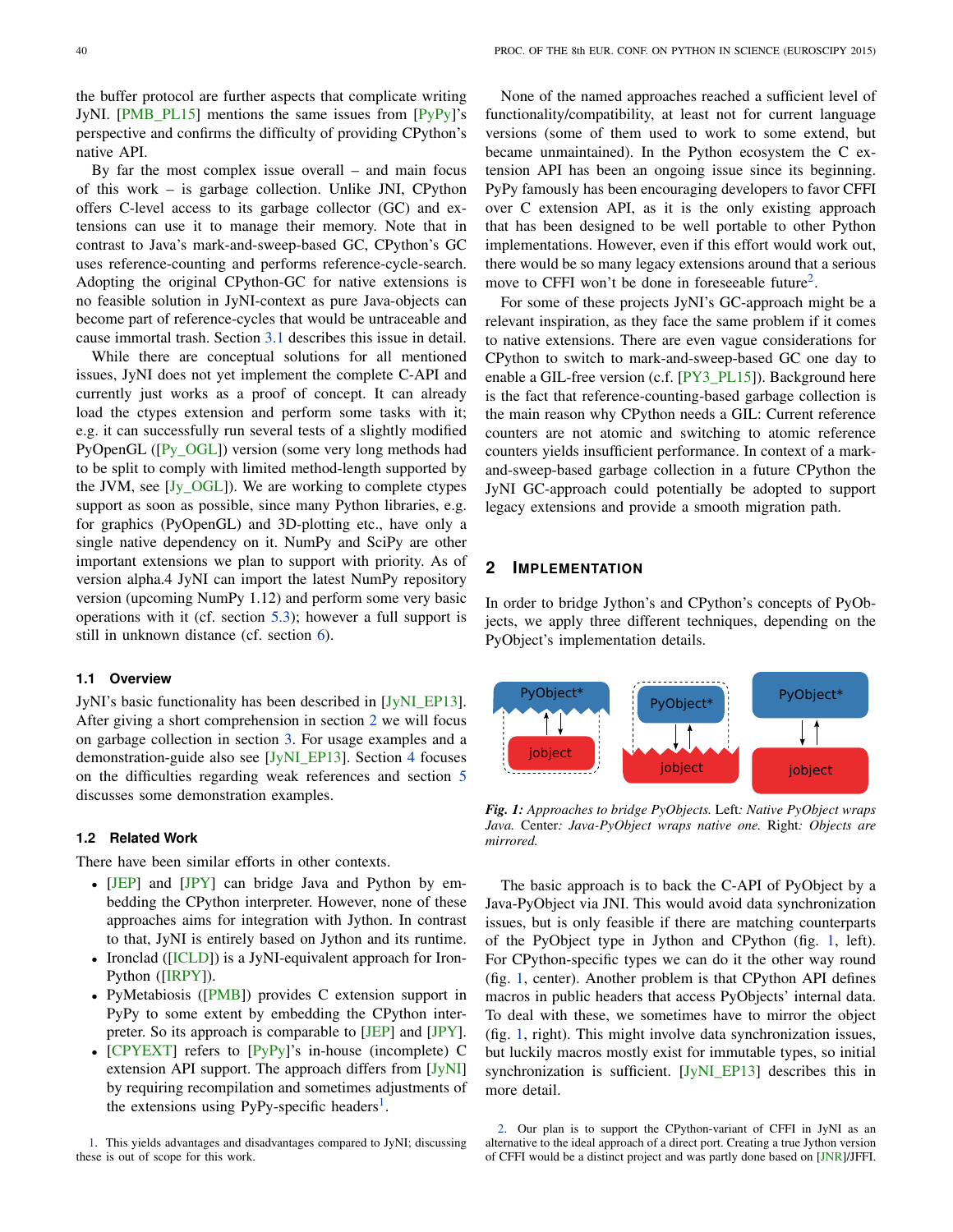#### **2.1 Global interpreter lock**

As mentioned before, CPython needs a GIL, because its reference-counting-based GC uses non-atomic reference counters. That means that CPython is entirely single-threaded in its usual operation mode. A native extension can explicitly release the GIL by inserting the macros Py\_BEGIN\_ALLOW\_THREADS and Py\_END\_ALLOW\_THREADS to deal with multiple threads and related things like input events (e.g. Tkinter needs this). In the potentially multithreaded code between these macros it is the extension's own responsibility to refrain from non-threadsafe operations like incrementing or decrementing reference counters. This can be error-prone and challenging as the extension must ensure this also for eventually called external methods.

Jython on the other hand has no GIL and is fully multithreaded based on Java's threading architecture. This does not mean multithreading would be trivial – one still has to care for concurrency issues and thread synchronization, but the whole machinery Java came up with for this topic is available to deal with it.

From JyNI's perspective this is a difficult situation. On one hand we want to avoid regressions on Jython-site, especially regarding an important feature like GIL-freeness. On the other hand, native C extensions might rely on CPython's GIL. So as a compromise JyNI provides a GIL for native site that is acquired by any thread that enters native code. On returning to Java code, i.e. finishing the native method call, the JyNI-GIL is released. Note that re-entering Javasite by doing a Java call from a native method would *not* release the GIL. In case it is desired to release the GIL for such a re-entering of Java-site or in some other situation, JyNI also supports Py\_BEGIN\_ALLOW\_THREADS and Py\_END\_ALLOW\_THREADS from CPython. This architecture implies that multiple threads can exist on Java-site, while only one thread can exist on native site at the same time (unless allow-threads macros are used). When combining multithreaded Jython code with JyNI it is the developer's responsibility to avoid issues that might arise from this design.

# <span id="page-2-1"></span>**3 GARBAGE COLLECTION**

While there are standard approaches for memory management in context of JNI, none of these is applicable to JyNI. In this section we sketch the default approaches, illustrate why they fail and finally provide a feasible solution.

#### <span id="page-2-0"></span>**3.1 Why is Garbage Collection an issue?**

Consider a typical JNI-scenario where a native object is accessed from Java. Usually one would have a Java-object (a "peer") that stores the native memory address of the Cobject (i.e. a pointer to it) in a long-field. The naive approach to do memory management would be a finalize-method in the peer-class. This finalizer would then trigger a native free-call on the stored memory-handle. However, finalizers are considered bad style in Java as they impact GC-efficiency. The recommended approach for this scenario is based on weak references and a reference-queue (c.f. [\[JREF\]](#page-8-23)).

<span id="page-2-2"></span>

Figure [2](#page-2-2) sketches the following procedure:

- a java.lang.ref.WeakReference is used to track the peer
- actually we store a copy of the peer's native handle in a subclass of java.lang.ref.WeakReference
- a java.lang.ref.ReferenceQueue is registered with the weak reference
- after every run, Java-GC automatically adds cleared weak references to such a queue if one is registered (this is Java's variant of Python's weak reference callbacks)
- we poll from the reference queue and clean up the corresponding native resource
- since other native objects might need the resource, we don't call free, but instead perform reference counting

So far this would work, but JyNI also needs the opposite scenario with a native peer backed by a Java-object (figure [3\)](#page-2-3).

<span id="page-2-3"></span>

*Fig. 3: A native peer backed by a Java-object*

To prevent Java-GC from destroying the Java-backend while it is in use, JNI offers the concept of global references – JNI-GlobalRef-objects. However, native code must explicitly create and release such global references. During the lifetime of a native global reference the Java-site referent is immortal. Now consider the referent would hold further references to other Java-objects. The reference chain could at some point include an object that is a peer like shown in figure [2.](#page-2-2) This peer would keep alive a native object by holding a referenceincrement on it. If the native object also holds referenceincrements of other native objects this can create a pathological reference cycle like illustrated in figure [4.](#page-3-0)

This kind of cycle cannot be cleared by Java-GC as the GlobalRef prevents it. Native reference cycle search like known from CPython could not resolve the cycle either, because it cannot be traced through Java-site. For debugging purposes we actually added a traverseproc-mechanism to Jython that would allow to trace references through Javasite, but to clear such a cycle in general just tracing Java-site references is not sufficient; Java-site reference counting would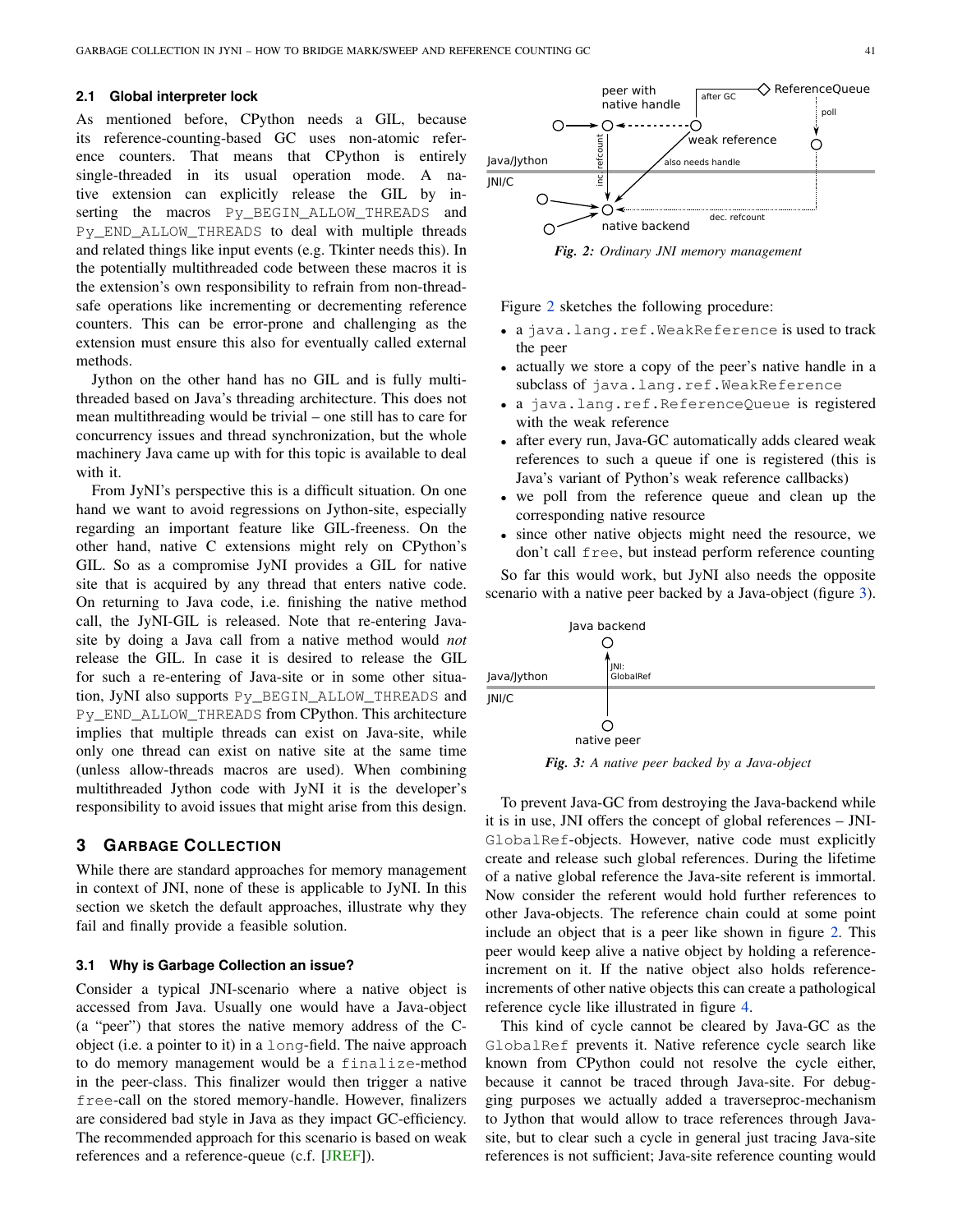<span id="page-3-0"></span>

be required. This in turn would Jython require to have a GIL, which would be an unacceptable regression.

#### **3.2 How JyNI solves it (basic approach)**

To solve this issue, JyNI explores the native reference graph using CPython's traverseproc mechanism. This is a mechanism PyObjects must implement in order to be traceable by CPython's garbage collector, i.e. by the code that searches for reference cycles. Basically a PyObject exposes its references to other objects this way. While JyNI explores the native reference graph, it mirrors it on Java-site using some minimalistic head-objects (JyNIGCHead s); see figure [5.](#page-3-1) Note that with this design, also Java-objects, especially Jython-PyObjects can participate in the reference graph and keep parts of it alive. The kind of object that needed a JNI-GlobalRef in figure [4,](#page-3-0) can now be tracked by a JNI-WeakGlobalRef while it is kept alive by the mirrored reference graph on Java-site as figure [5](#page-3-1) illustrates.

<span id="page-3-1"></span>

*Fig. 5: reflected native reference graph*

If a part of the (native) reference-graph becomes unreachable (figure [6\)](#page-3-2), this is reflected (asynchronously) on Java-site. On its next run, Java-GC will collect this subgraph, causing weak references to detect deleted objects and then release native references.

#### **3.3 How JyNI solves it (hard case)**

The fact that the reference-graph is mirrored asynchronously can lead to bad situations. While JyNI features API that allows C code to report changes of the graph, we cannot enforce third-party-written native extensions to report such changes. However, we made sure that all built-in types instantaneously send updates to Java-site on modification.

Now consider that a native extension changes the reference graph silently (e.g. using macro access to a PyObject) and

<span id="page-3-2"></span>

*Fig. 6: clearing unreachable objects*

Java's GC runs before this change was mirrored to Java-site. In that case two types of errors could normally happen:

- 1) Objects might be deleted that are still in use
- 2) Objects that are not in use any more persist

The design applied in JyNI makes sure that only the second type of error can happen and this only temporarily, i.e. objects might persist for an additional GC-cycle or two, but not forever. To make sure that the first kind of error cannot happen, we check a to-be-deleted native reference subgraph for inner consistency before actually deleting it.

<span id="page-3-3"></span>

*Fig. 7: graph must be checked for inner consistency (GC ran before orange connection was mirrored to Java-site)*

If not all native reference counts are explainable within this subgraph (c.f. figure [7\)](#page-3-3), we redo the exploration of participating PyObjects and update the mirrored graph on Javasite.



While we can easily recreate the GC-heads, there might be PyObjects that were weakly reachable from native site and were swept by Java-GC. In order to restore such objects, we must perform a resurrection (c.f. figure [9\)](#page-4-1).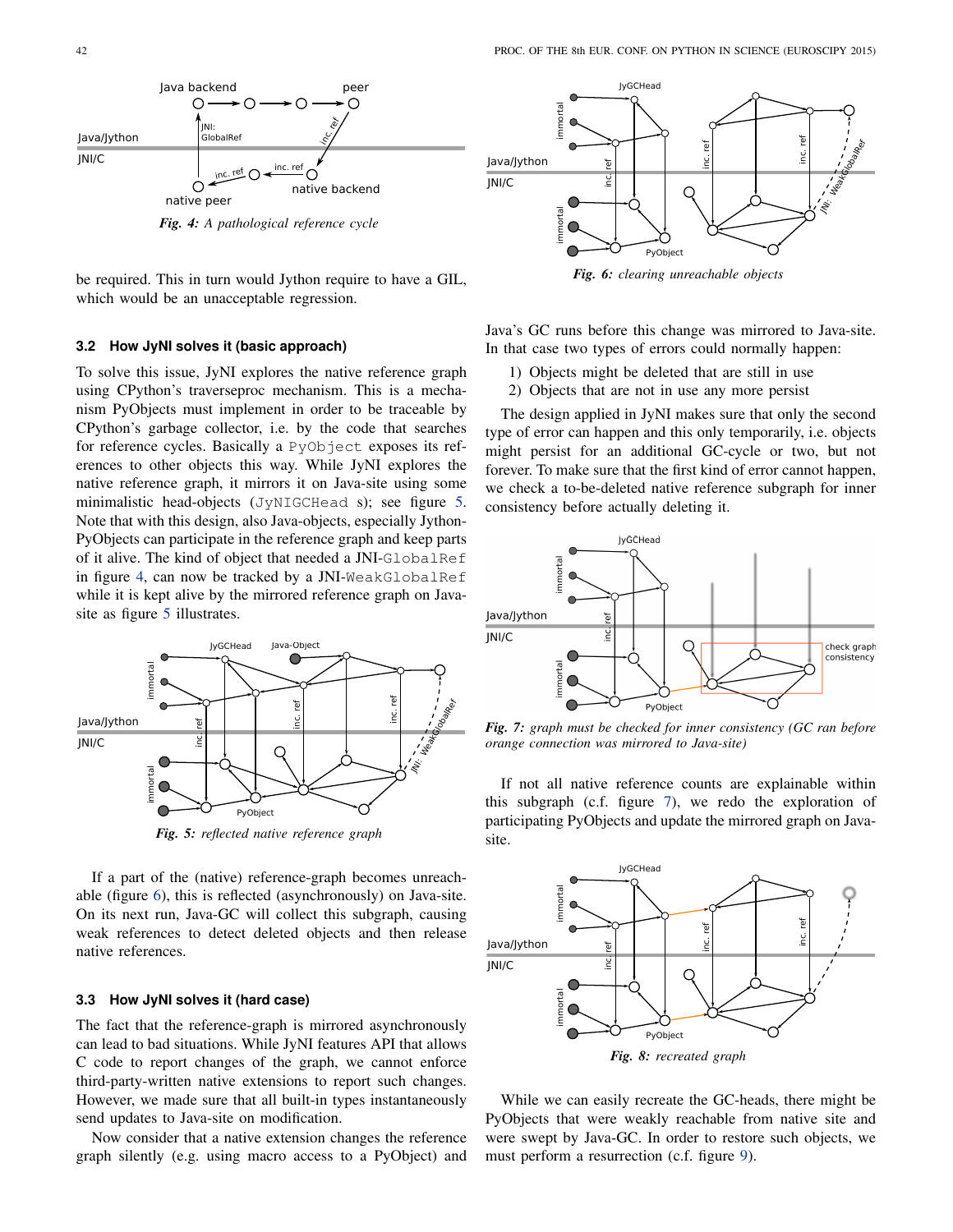<span id="page-4-1"></span>

*Fig. 9: resurrected Java-backend*

The term "object-resurrection" refers to a situation where an object was garbage-collected, but has a finalizer that restores a strong reference to it. Note that while resurrection is not recommended – actually the possibility of a resurrection is the main reason why finalizers are not recommended – it is a legal operation. So certain GC-heads need to be able to resurrect an underlying Jython-PyObject and thus must have a finalizer. Since only certain objects can be subject to a silent reference-graph modification, it is sufficient to let only GCheads attached to these objects implement finalizers – we use finalizers only where really needed.

#### **3.4 Testing native garbage collection**

Since the proposed garbage collection algorithm is rather involved, it is crucial to have a good way to test it. To achieve this we developed a monitoring concept that is capable of tracking native allocations, finalizations, re- and deallocations. The class JyNI.JyReferenceMonitor can – if native monitoring is enabled – list at any time all natively allocated objects, their reference counts, timestamps for allocation, finalization, re- and deallocations and the corresponding code positions (file and line-number) that performed the memory operations. Unless explicitly cleared, it can also provide history of these actions. The method listLeaks() lists all currently allocated native objects (actually these are not necessarily leaks, if the method is not called at the end of a program or test). While listLeaks() is useful for debugging, getCurrentNativeLeaks() provides a list that is ideal for unit testing. E.g. one can assert that no objects are leaked:

```
from JyNI import JyReferenceMonitor as monitor
#...self.assertEqual(
```
len(monitor.getCurrentNativeLeaks()), 0)

The native counterpart of JyNI.JyReferenceMonitor is JyRefMonitor.c. Its header defines the JyNIDebug macro family, wich we insert into C code wherever memory operations occur (mainly in obmalloc.c and various inlined allocations in stringobject.c, intobject.c etc.).

Consider the following demonstration code:

```
import time
from java.lang import System
from JyNI import JyReferenceMonitor as monitor
import DemoExtension
JyNI.JyRefMonitor_setMemDebugFlags(1)
lst = ([0, "test"],")1[0][0] = 1st
```
DemoExtension.argCountToString(lst) **del** lst **print** "Leaks before GC:" monitor.listLeaks() System.gc() time.sleep(2) **print** "Leaks after GC:" monitor.listLeaks()

It creates a reference cycle, passes it to a native function and deletes it afterwards. By passing it to native code, a native counterpart of lst was created, which cannot be cleared without some garbage collection (also in CPython it would need the reference cycle searching GC). We list the leaks before calling Java's GC and after running it. The output is as follows:

```
Leaks before GC:
Current native leaks:
140640457447208_GC (list) #2:
    "[([...],),', 'test']"\_j *38140640457457768_GC (tuple) #1:
    "(([([...],), 'test'],),)"_j *38
140640457461832 (str) #2: "test"_j *38
140640457457856_GC (tuple) #3:
    "([([...],), 'test'],)"_j *38
Leaks after GC:
no leaks recorded
```
We can see that it lists some leaks before running Java's GC. Each line consists of the native memory position, the type (in parentheses), the current native reference count indicated by #, a string representation and the creation time indicated by  $\star$  in milliseconds after initialization of the JyReferenceMonitor class. The postfix \_GC means that the object is subject to garbage collection, i.e. it can hold references to other objects and thus participate in cycles. Objects without \_GC will be directly freed when the reference counter drops to zero. The postfix  $\overline{-j}$  of the string representation means that it was generated by Jython rather than by native code. We close this section by discussing the observed reference counts:

- The list-object has one reference increment from its JyGCHead and the other from the tuple at the bottom of the output.
- The first-listed tuple is the argument-tuple and only referenced by its JyGCHead.
- The string is referenced by its JyGCHead and the list.
- The tuple at the bottom is referenced by its JyGCHead, by the list and by the argument-tuple.

# <span id="page-4-0"></span>**4 WEAK REFERENCES**

Supporting the PyWeakRef built-in type in JyNI is not as complicated as garbage collection, but still a notably involved task. This is mainly due to consistency requirements that are not trivial to fulfill.

- If a Jython weakref-object is handed to native site, this shall convert to a CPython weakref-object and vice versa.
- If native code evaluates a native weakref, it shall return exactly the same referent-PyObject that would have been created if the Java-pendant (if one exists) was evaluated and the result was handed to native site; also vice versa.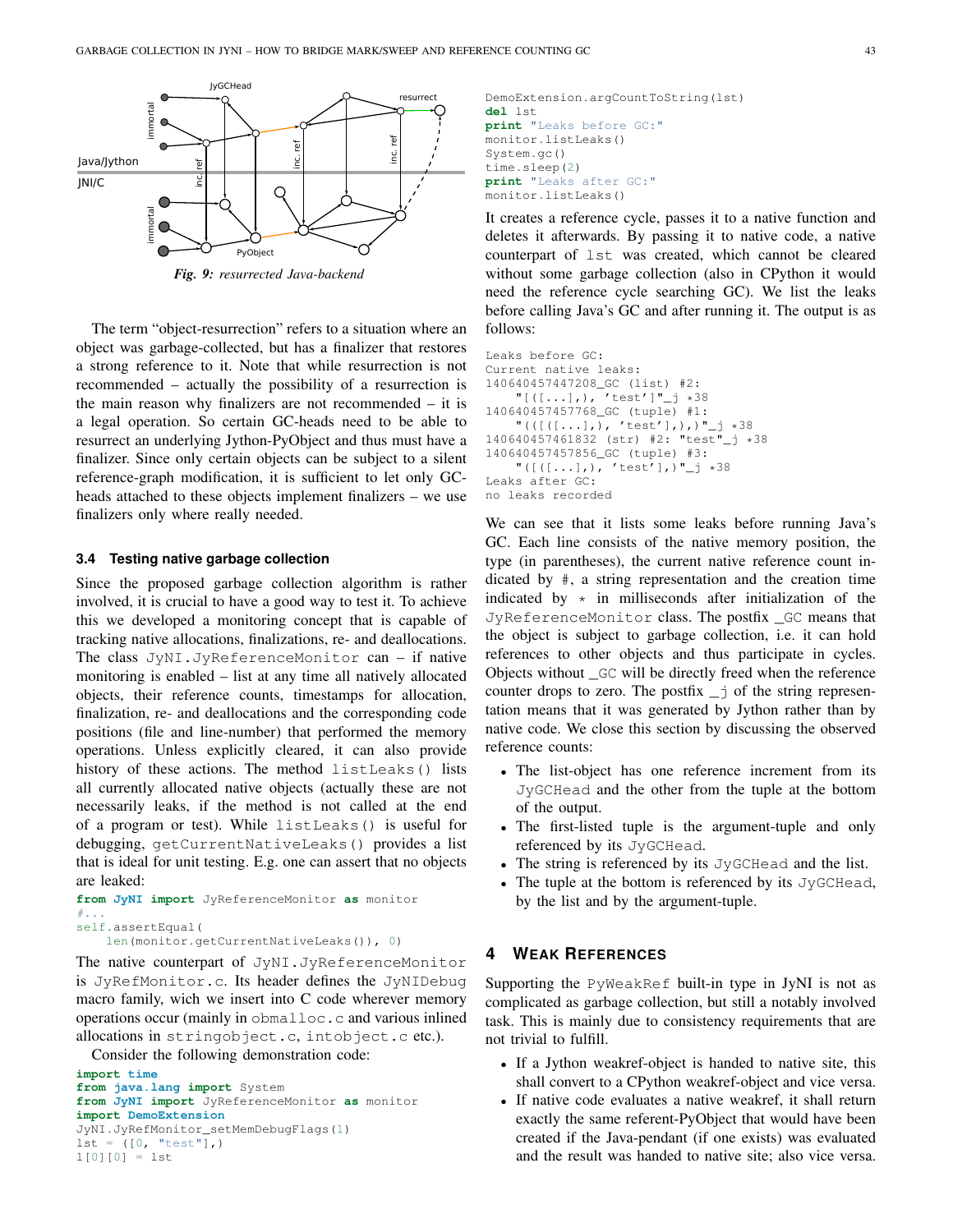- If a Jython weak reference is cleared, its native pendant shall be cleared either. Still, none of them shall be cleared as long as its referent is still alive.
- This implies that even if a Jython referent-PyObject was deleted (can happen in mirror-case) Jython weakrefobjects stay alive as long as the native pendant of the referent is alive. If evaluated, such a Jython weakrefobject retrieves the Jython referent by converting the native referent.
- An obvious requirement is that this shall of course work without keeping the referents alive or creating some kind of memory leak. JyNI's delicate GC mechanism must be taken into account to fulfill the named requirements in this context.

In the following, we explain JyNI's solution to this issue. We start by explaining the weakref-concepts of Jython and CPython, completing this section by describing how JyNI combines them to a consistent solution. Note that CPython's weakref-module actually introduces three built-in types:

- \_PyWeakref\_RefType ("weakref")
- \_PyWeakref\_ProxyType ("weakproxy")
- \_PyWeakref\_CallableProxyType ("weakcallableproxy")

#### **4.1 Weak References in Jython**

In Jython the package org.python.modules.\_weakref contains the classes that implement weak reference support.

- ReferenceType implements the "weakref"-built-in
- ProxyType implements the "weakproxy"-built-in
- CallableProxyType implements the "weakcallableproxy"-built-in

All of them extend AbstractReference, which in turn extends PyObject.

<span id="page-5-0"></span>

*Fig. 10: Jython's concept for weak references*

As figure [10](#page-5-0) illustrates, Jython creates only one Java-style weak reference per referent. This is created in form of a GlobalRef-object, which extends java.lang.ref.WeakReference. It stores all Jython weak references pointing to it in a static, weak-referencing map. This is needed to process potential callbacks when the reference is cleared. Once created, a GlobalRef is tied to its referent, kept alive by it and is reused throughout the referent's lifetime. Finally, AbstractReference-subclasses refer to the GlobalRef corresponding to their actual referent.

#### **4.2 Weak References in CPython**

In CPython, each weakref-type simply contains a reference to

<span id="page-5-1"></span>

*Fig. 11: CPython's concept for weak references*

Figure  $11$  shows that  $-$  like in Jython  $-$  referents track weak references pointing to them; in this case references are stored in a double-linked list, allowing to iterate them for callbackprocessing.

#### **4.3 Weak References in JyNI**

<span id="page-5-2"></span>

*Fig. 12: JyNI's concept for weak references*

stall be closered with a statistic reference based in the posterior of the statistic reference count. The statistic reference counter of the statistic reference count. The statistic reference counter of the statistic refe JyNI's weak reference support is grounded on CPython's approach on native site and Jython's approach on Java-site. However, the actual effort is to bridge these approaches in a consistent way. To fulfill the requirement for consistent clear-status, we establish a "Java-referent dies first"-policy. Instead of an ordinary GlobalRef, JyNI uses a subclass called NativeGlobalRef. This subclass holds a referenceincrement for the native counterpart of its referent. This ensures that the native referent cannot die as long as Jython weak references exist (see figure [12\)](#page-5-2). Otherwise, native weak references might be cleared earlier than their Jython-pendants. Note that the native ref-increment held by NativeGlobalRef cannot create a reference-cycle, because it is not reflected by a JyNIGCHead as seen in figure [5.](#page-3-1) Also, the consistencycheck shown in figure [7](#page-3-3) takes this ref-increment into account, i.e. tracks ref-increments coming from NativeGlobalRef s separately.

<span id="page-5-3"></span>

*Fig. 13: JyNI weak reference after Java-referent was collected*

If the Jython-referent and its native pendant are handled in mirror-mode, it can happen that the Java-referent is garbage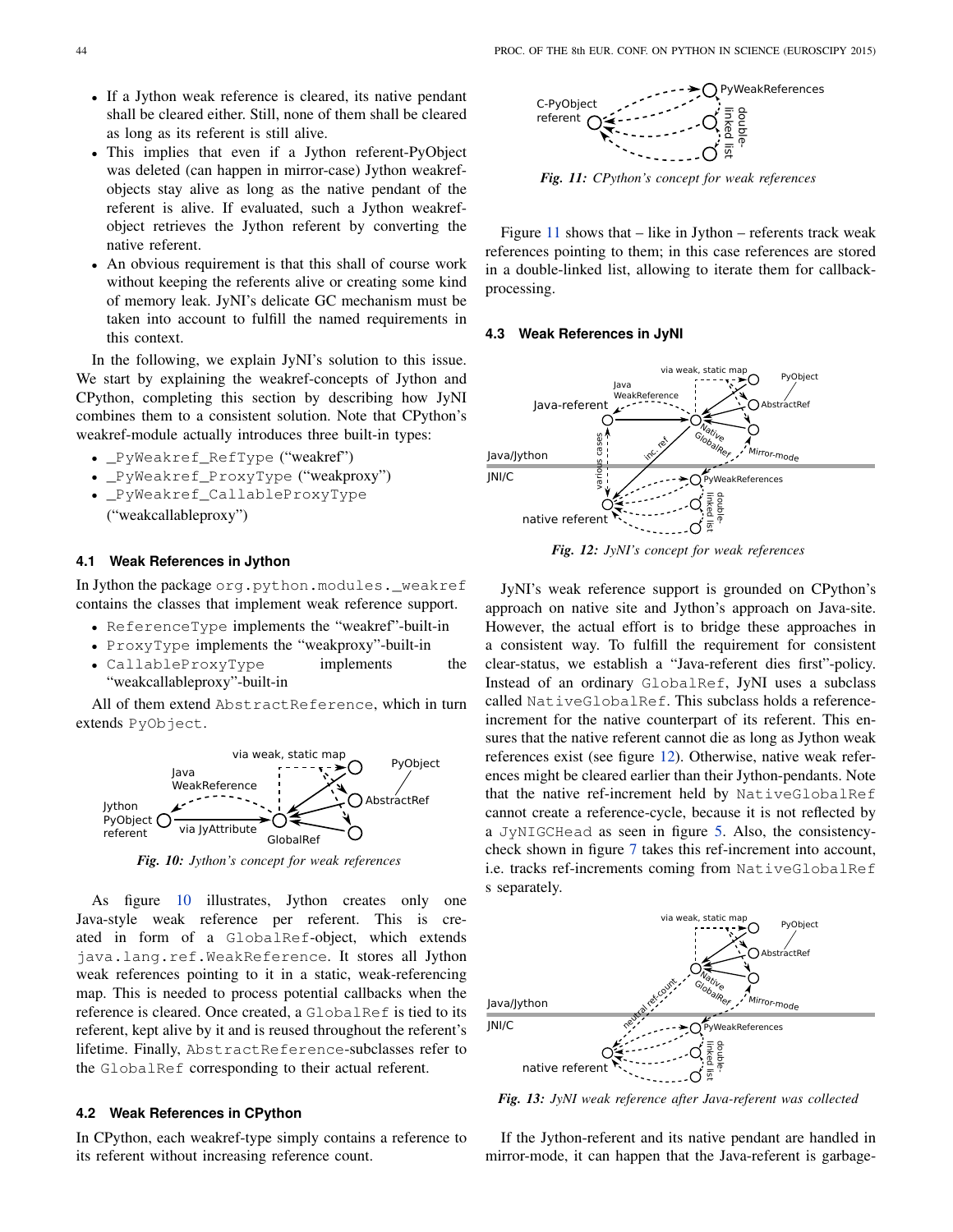collected while the native one persists. As soon as the Jythonreferent is collected, its NativeGlobalRef releases the native reference-increment (see figure [13\)](#page-5-3). Still, it will not be cleared and process callbacks, before also the native referent dies. Until then, NativeGlobalRef continues to be valid – it implements its get-method such that if the Jython-referent is not available, it is recreated from the native referent. As long as such a retrieved referent is alive on Java-site, the situation in figure [12](#page-5-2) is restored.

# <span id="page-6-0"></span>**5 EXAMPLES**

The code-samples in this section are runnable with Jython 2.7.1 and JyNI 2.7-alpha.3 or newer (alpha.4 for NumPyimport).

#### **5.1 Using Tkinter from Java**

In [\[JyNI\\_EP13\]](#page-8-16) we demonstrated a minimalistic Tkinter example program that used the original Tkinter binary bundled with CPython. Here we demonstrate how the same functionality can be achieved from Java code. This confirms the usability of Python libraries from Java via Jython and JyNI. While the main magic happens in Jython, it is not completely selfevident that this is also possible through JyNI and required some internal improvements to work. Remember the Tkinterprogram from [\[JyNI\\_EP13\]](#page-8-16):

#### **import sys**

```
#Include native Tkinter:
sys.path.append('/usr/lib/python2.7/lib-dynload')
sys.path.append('/usr/lib/python2.7/lib-tk')
from Tkinter import *
root = Tk()txt = StringVar()txt.set("Hello World!")
def print_text():
    print txt.get()
def print_time_stamp():
    from java.lang import System
    print "System.currentTimeMillis: "
        +str(System.currentTimeMillis())
Label(root,
    text="Welcome to JyNI Tkinter-Demo!").pack()
Entry(root, textvariable=txt).pack()
Button(root, text="print text",
       command=print_text).pack()
Button(root, text="print timestamp",
       command=print_time_stamp).pack()
Button(root, text="Quit",
       command=root.destroy).pack()
root.mainloop()
```
To translate the program to Java, we must provide typeinformation via interfaces:

**import org.python.core.\***; **public static interface Label** { **public void** pack(); }

**public static interface Button** { **public void** pack(); }

|              | tk<br>$ +$ $\times$                                                                                                                |                                                         |  |
|--------------|------------------------------------------------------------------------------------------------------------------------------------|---------------------------------------------------------|--|
|              | Welcome to JyNI Tkinter-Demo!                                                                                                      |                                                         |  |
| Hello World! |                                                                                                                                    |                                                         |  |
|              | print text                                                                                                                         |                                                         |  |
|              | print timestamp                                                                                                                    | @stefan-x200: ~/eclipseWorkspace/JyNI<br>$-42$          |  |
|              | ry<br>Quit                                                                                                                         | Suchen Terminal Hilfe                                   |  |
|              |                                                                                                                                    | ipseWorkspace/JyNI\$ java -cp jython.jar:build/JyNI.jar |  |
|              | JyNI. TestTk<br>Hello World!<br>Hello World!<br>System.currentTimeMillis: 1443751065780<br>System.currentTimeMillis: 1443751066174 |                                                         |  |

*Fig. 14: Tkinter demonstration by Java code. Note that the class* JyNI.TestTk *is executed rather than* org.python.util.jython*.*

```
public static interface Entry {
    public void pack();
}
public static interface Tk {
    public void mainloop();
    public void destroy();
}
public static interface StringVar {
    public String get();
    public void set(String text);
}
```
We define the methods backing the button-actions as static methods with a special Python-compliant signature:

```
static Tk root;
static StringVar txt;
```

```
public static void printText(PyObject[] args,
        String[] kws) {
    System.out.println(txt.get());
}
public static void printTimeStamp(PyObject[] args,
        String[] kws) {
    System.out.println("System.currentTimeMillis: "
            + System.currentTimeMillis());
}
public static void destroyRoot(PyObject[] args,
       String[] kws) {
    root.destroy();
}
```
On top of this a rather Java-like main-method can be implemented. Note that constructing objects is still somewhat unhandy, as keywords must be declared in a string-array and explicitly passed to Jython. Calling methods on objects then works like ordinary Java code and is even type-safe based on the declared interfaces.

```
public static void main(String[] args) {
   PySystemState pystate = Py.getSystemState();
   pystate.path.add(
            "/usr/lib/python2.7/lib-dynload");
   pystate.path.add("/usr/lib/python2.7/lib-tk");
   PyModule tkModule = (PyModule)
           imp.importName("Tkinter", true);
   root = tkModule.newJ(Tk.class);
   txt = tkModule.newJ(StringVar.class);
   txt.set("Hello World!");
   Label lab = tkModule.newJ(Label.class,
           new String[]{"text"}, root,
            "Welcome to JyNI Tkinter-Demo!");
   lab.pack();
```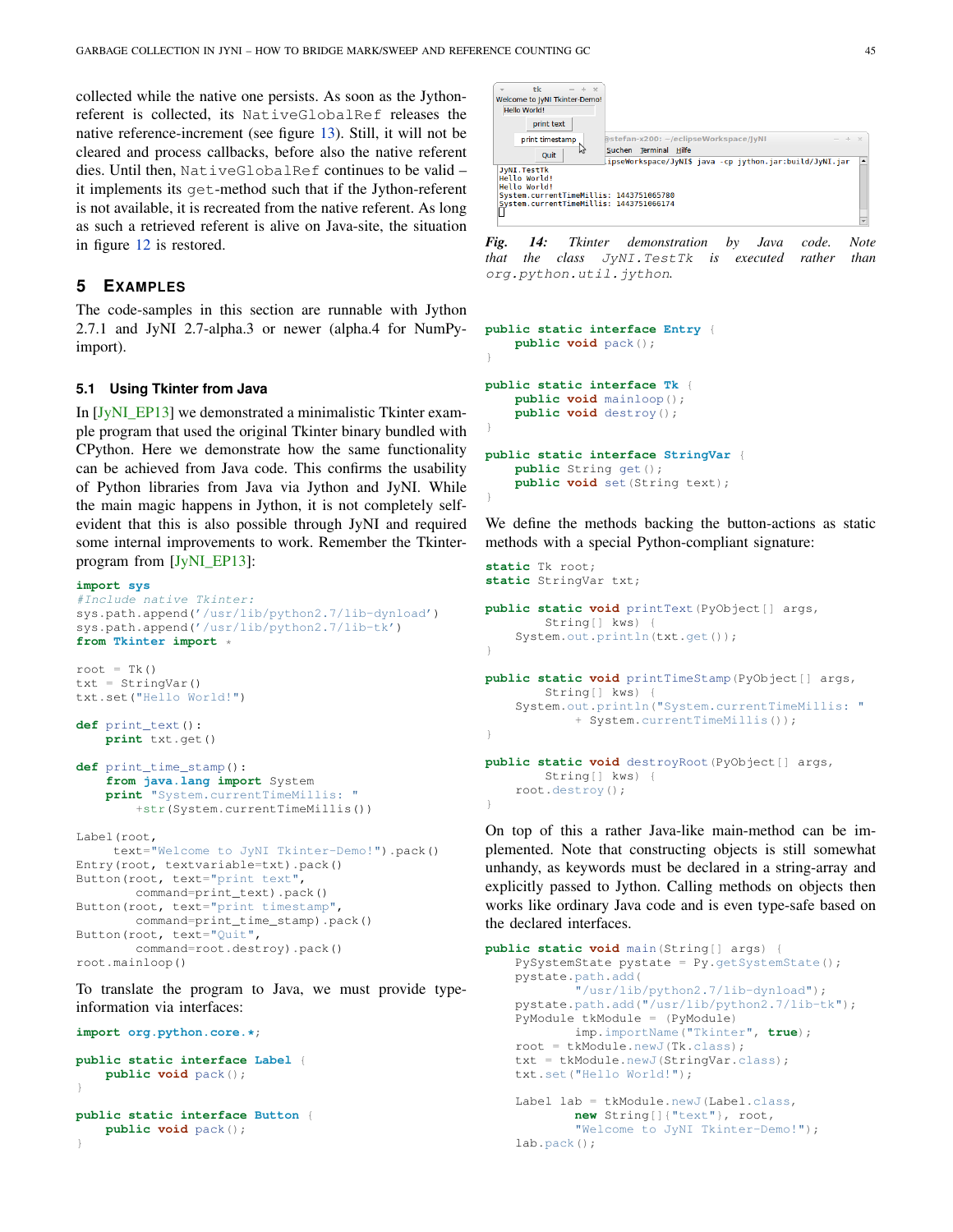```
Entry entry = tkModule.newJ(Entry.class,
      new String[]{"textvariable"}, root, txt);
entry.pack();
String[] kw_txt_cmd = {"text", "command"};
Button buttonPrint = tkModule.newJ(Button.class,
       kw_txt_cmd, root, "print text",
       Py.newJavaFunc(TestTk.class,
               "printText"));
buttonPrint.pack();
Button buttonTimestamp = tkModule.newJ(
       Button.class, kw_txt_cmd,
        root, "print timestamp",
       Py.newJavaFunc(TestTk.class,
               "printTimeStamp"));
buttonTimestamp.pack();
Button buttonQuit = tkModule.newJ(Button.class,
       kw_txt_cmd, root, "Quit",
        Py.newJavaFunc(TestTk.class,
               "destroyRoot"));
buttonQuit.pack();
root.mainloop();
```
## <span id="page-7-3"></span>**5.2 Using native ctypes**

As of version alpha.3 JyNI has experimental support for [\[CTYPES\]](#page-8-4). The following code provides a minimalistic example that uses Java- and C-API. Via an std-lib C-call we obtain system time and print it using Java console.

**import sys** sys.path.append('/usr/lib/python2.7/lib-dynload')

```
import ctypes
from java.lang import System
```
libc = ctypes.CDLL('libc.so.6') **print** libc **print** libc.time System.out.println('Timestamp: '+str(libc.time(0)))

#### The output is as follows:

<CDLL 'libc.so.6', handle 83214548 at 2> <\_FuncPtr object at 0x7f897c7165d8> Timestamp: 1446170809

Note that Jython already features an incomplete ctypes-module based on JFFI (which is part of [\[JNR\]](#page-8-7)). Without JyNI the output would look as follows:

```
<ctypes.CDLL instance at 0x2>
<ctypes._Function object at 0x3>
Traceback (most recent call last):
 File "/home/stefan/workspace/JyNI/JyNI-Demo/src
         /JyNIctypesTest.py", line 68, in <module>
  System.out.println(libc.time(0))
NotImplementedError: variadic functions not
supported yet; specify a parameter list
```
JyNI bundles a custom version of ctypes/\_\_init\_\_.py and overrides the original one at import time. For the Cpart JyNI can utilize the compiled \_ctypes.so file bundled with CPython (remember that JyNI is binary compatible to such libraries). In our example we make CPython's C extension folder available by appending its usual POSIX location /usr/lib/python2.7/lib-dynload to sys.path.

In ctypes/\_\_init\_\_.py we had to fix POSIXrecognition; it was based on os.name, which always reads

"java" in Jython, breaking the original logic. See [\[JyNI\\_GSoC\]](#page-8-24) for details.

#### <span id="page-7-1"></span>**5.3 Experimental NumPy-import**

As of JyNI alpha.4 it is possible to import NumPy 1.12 (current repository version, not yet released) and perform some very basic operations:

```
import sys
sys.path.append('path_to_numpy1.12_pre-release')
import numpy as np
a = np.array([2, 5, 7])
```

```
print a
print 3*a
print np.outer(a, a)
```
This example yields the expected output:

```
[2 5 7]
[6 15 21]
[[4 10 14]
[10 25 35]
 [14 35 49]]
```
E.g. operations involving floating point numbers fail as of this writing, so a usable support is still in some distance. Considering its vast complexity, mastering NumPy's importscript numpy/\_init\_\_.py is yet a crucial milestone on this front.

Major challenges here were dependencies on several other extensions. E.g. NumPy depends on ctypes and datetime (i.e. on datetime's C-API, rendering the Jython-variant of datetime insufficient) – see ctypes example in [5.2](#page-7-3) and datetime example in [\[JyNI\\_EP13\]](#page-8-16).

NumPy also contains Cython-generated code, which results in huge and hard to read C source-files. E.g. mtrand.c from NumPy's random module contains more than 40.000 lines of code, making it a true challenge to debug. In this sense the feasible NumPy-import also demonstrates a basic Cythoncapability of JyNI alpha.4.

### <span id="page-7-2"></span>**6 ROADMAP**

While NumPy- and SciPy-support is the driving motivation for the JyNI-project (since these extensions are of most scientific importance), it is very hard to assess how much work will be needed to actually reach this goal. Determining even the feasibility of full NumPy support beforehand would be a project for itself, so we focus on taking one hurdle by another, converging to full NumPy support as far as possible.

Another important goal is better cross-platform support. Currently JyNI works (i.e. is tested) with Linux and OSX and hypothetically (i.e. untested) with other POSIX systems.

The planned main features for the next release (alpha.5) are support for the buffer protocol and improved NumPysupport. More testing with Cython and improved support will be addressed after JyNI alpha.5.

#### **REFERENCES**

<span id="page-7-0"></span>[JyNI] Stefan Richthofer, Jython Native Interface (JyNI) Homepage, [http://www.JyNI.org,](http://www.JyNI.org) 2015-08-17, Web. 2016-07-01

}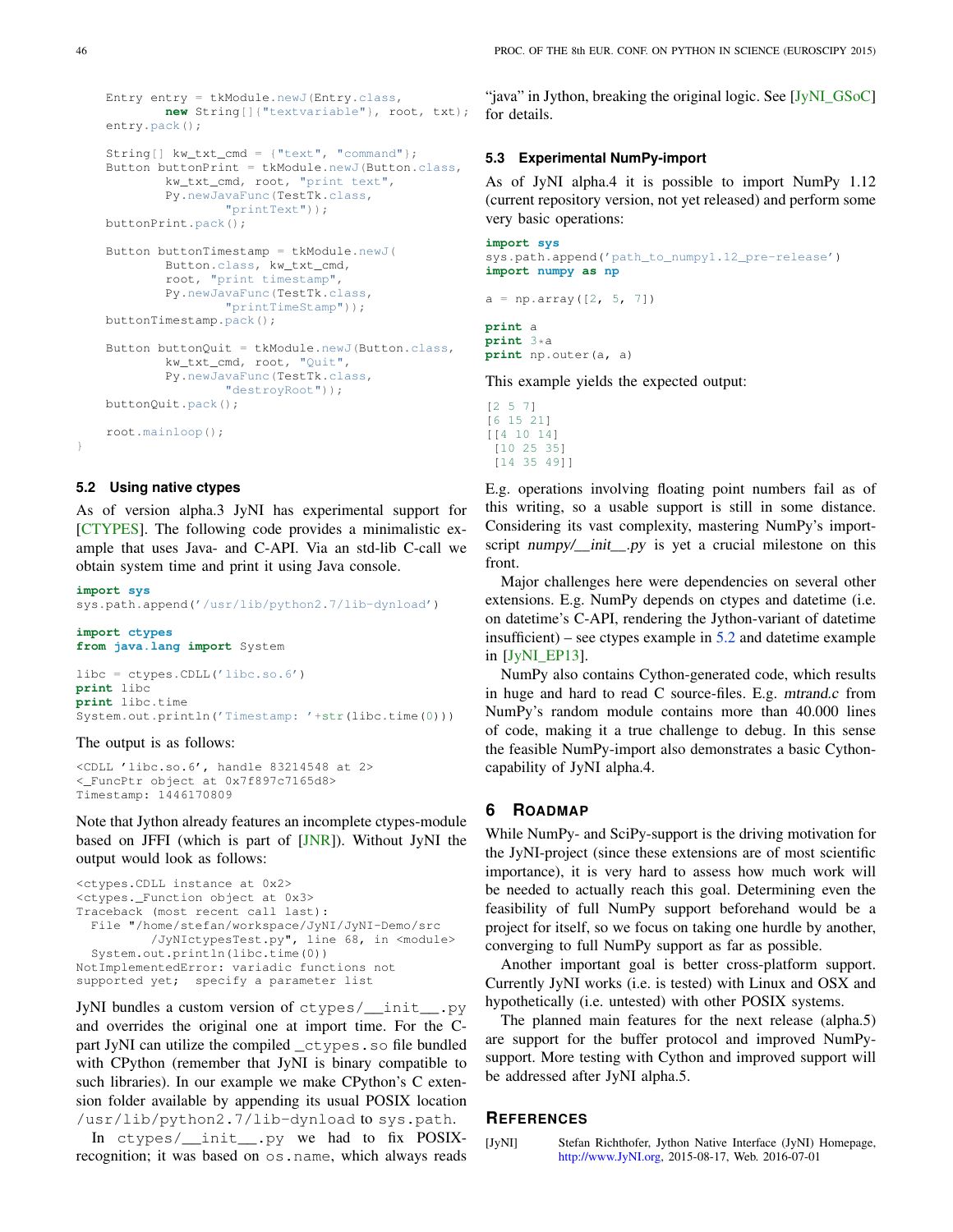- <span id="page-8-16"></span>[JyNI\_EP13] Stefan Richthofer, JyNI - Using native CPython-Extensions in Jython, Proceedings of the 6th European Conference on Python in Science (EuroSciPy 2013), [http://arxiv.org/abs/1404.6390,](http://arxiv.org/abs/1404.6390) 2014-05-01, Web. 2016-07-01
- <span id="page-8-1"></span>[JYTHON] Python Software Foundation, Corporation for National Research Initiatives, Jython: Python for the Java Platform, [http:](http://www.jython.org) [//www.jython.org,](http://www.jython.org) 2015-09-11, Web. 2016-07-01

<span id="page-8-2"></span>[C-API] Python Software Foundation, Python/C API Reference Manual, [http://docs.python.org/2/c-api,](http://docs.python.org/2/c-api) Web. 2016-07-01

- <span id="page-8-3"></span>[CYTHON] Robert Bradshaw, Stefan Behnel, Dag Seljebotn, Greg Ewing et al., Cython, [http://cython.org,](http://cython.org) 2015-10-10, Web. 2016-07-01
- <span id="page-8-4"></span>[CTYPES] Thomas Heller, ctypes, [http://starship.python.net/crew/theller/](http://starship.python.net/crew/theller/ctypes) [ctypes,](http://starship.python.net/crew/theller/ctypes) Web. 2016-07-01
- <span id="page-8-5"></span>[CFFI] Armin Rigo, Maciej Fijalkowski, CFFI, [http://cffi.readthedocs.](http://cffi.readthedocs.org/en/latest) [org/en/latest,](http://cffi.readthedocs.org/en/latest) 2015, Web. 2016-07-01
- <span id="page-8-6"></span>[JNA] Todd Fast, Timothy Wall, Liang Chen et al., Java Native Access, [https://github.com/java-native-access/jna,](https://github.com/java-native-access/jna) Web. 2016-07-01
- <span id="page-8-7"></span>[JNR] Charles Nutter, Thomas Enebo, Nick Sieger, Java Native Runtime, [https://github.com/jnr,](https://github.com/jnr) 2015, Web. 2016-07-01
- <span id="page-8-8"></span>[SWIG] Dave Beazley, William Fulton et al., SWIG, [http://www.swig.](http://www.swig.org) [org,](http://www.swig.org) Web. 2016-07-01
- <span id="page-8-9"></span>[PYREX] Greg Ewing, Pyrex, [http://www.cosc.canterbury.ac.nz/greg.](http://www.cosc.canterbury.ac.nz/greg.ewing/python/Pyrex) [ewing/python/Pyrex,](http://www.cosc.canterbury.ac.nz/greg.ewing/python/Pyrex) Web. 2016-07-01
- <span id="page-8-10"></span>[BOOSTPY] Dave Abrahams, Boost.Python, [http://www.boost.org/doc/libs/](http://www.boost.org/doc/libs/1_59_0/libs/python/doc/index.html) [1\\_59\\_0/libs/python/doc/index.html,](http://www.boost.org/doc/libs/1_59_0/libs/python/doc/index.html) 2003, Web. 2016-07-01
- <span id="page-8-11"></span>[SIP] Phil Thompson, Reverbank Computing, SIP [https:](https://riverbankcomputing.com/software/sip/intro)<br>//riverbank.computing.com/software/sip/intro, 2015, Web. [//riverbankcomputing.com/software/sip/intro,](https://riverbankcomputing.com/software/sip/intro) 2016-07-01
- <span id="page-8-21"></span>[PMB] Romain Guillebert, PyMetabiosis, [https://github.com/](https://github.com/rguillebert/pymetabiosis) [rguillebert/pymetabiosis,](https://github.com/rguillebert/pymetabiosis) Web. 2016-07-01
- <span id="page-8-12"></span>[PMB\_PL15] Romain Guillebert (write-up by Jake Edge), PyMBbiosis, Python Language Summit 2015, PyCon 2015, LWN.net, [https:](https://lwn.net/Articles/641021) [//lwn.net/Articles/641021,](https://lwn.net/Articles/641021) Web. 2016-07-01
- <span id="page-8-13"></span>[PyPy] Armin Rigo, Samuele Pedroni, Christian Tismer, Holger Krekel et al., PyPy, [http://pypy.org,](http://pypy.org) 2015-06-01, Web. 2016-07-01
- <span id="page-8-14"></span>[Py\_OGL] Mike C. Fletcher, PyOpenGL, [http://pyopengl.sourceforge.net,](http://pyopengl.sourceforge.net) 2015-02-13, Web. 2016-07-01
- <span id="page-8-15"></span>[Jy\_OGL] Stefan Richthofer, JyOpenGL, [https://github.com/Stewori/](https://github.com/Stewori/JyOpenGL) [JyOpenGL,](https://github.com/Stewori/JyOpenGL) 2016-04-10, Web. 2016-07-01
- <span id="page-8-0"></span>[PY3\_PL15] Larry Hastings (write-up by Jake Edge), Making Python 3 more attractive, Python Language Summit 2015, PyCon 2015, LWN.net, [https://lwn.net/Articles/640179,](https://lwn.net/Articles/640179) Web. 2016-07-01
- <span id="page-8-19"></span>[ICLD] IronPython team, Ironclad, [https://github.com/IronLanguages/](https://github.com/IronLanguages/ironclad) [ironclad,](https://github.com/IronLanguages/ironclad) 2015-01-02, Web. 2016-07-01
- <span id="page-8-20"></span>[IRPY] Jim Hugunin, Dino Viehland, Jeff Hardy, Microsoft, IronPython – the Python programming language for the .NET Framework, [http://ironpython.net,](http://ironpython.net) 2014-12-06, Web. 2016-07-01
- <span id="page-8-22"></span>[CPYEXT] PyPy team, PyPy/Python compatibility, [http://pypy.org/compat.](http://pypy.org/compat.html) [html,](http://pypy.org/compat.html) Web. 2016-07-01
- <span id="page-8-17"></span>[JEP] Mike Johnson/Jep Team, Jep - Java Embedded Python, [https:](https://github.com/mrj0/jep) [//github.com/mrj0/jep,](https://github.com/mrj0/jep) 2015-09-13, Web. 2016-07-01
- <span id="page-8-18"></span>[JPY] Brockmann Consult GmbH, jpy, [https://github.com/bcdev/jpy,](https://github.com/bcdev/jpy) 2015-10-30, Web. 2016-07-01
- <span id="page-8-23"></span>[JREF] Peter Haggar, IBM Corporation, [https://www.ibm.com/](https://www.ibm.com/developerworks/library/j-refs) [developerworks/library/j-refs,](https://www.ibm.com/developerworks/library/j-refs) 2002-10-01, Web. 2016-07-01
- <span id="page-8-24"></span>[JyNI\_GSoC] Stefan Richthofer, blog for Google Summer of Code 2015 project "Jython: Add full gc support to JyNI (and support ctypes)", [http://gsoc2015-jyni.blogspot.de/2016/](http://gsoc2015-jyni.blogspot.de/2016/01/follow-up-report.html) [01/follow-up-report.html,](http://gsoc2015-jyni.blogspot.de/2016/01/follow-up-report.html) 2016-01-21, Web. 2016-07-01